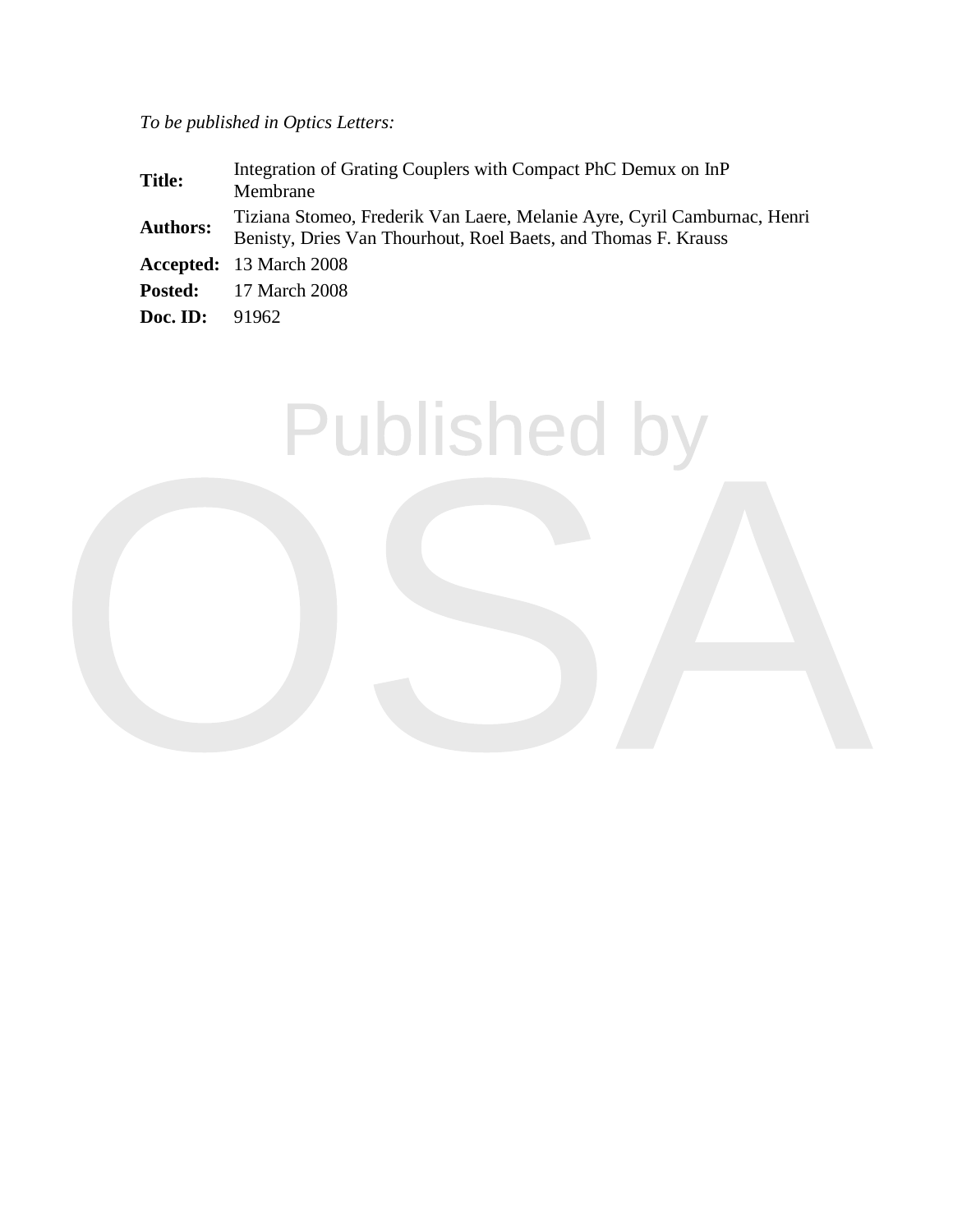## **Integration of Grating Couplers with Compact PhC Demux on InP Membrane**

 $\bf T$ iziana Stomeo $^{\bf 1,*}$ , Frederik Van Laere<sup>2</sup>, Melanie Ayre $^{\bf 3}$ , Cyril Cambournac $^{\bf 3}$ , Henri  $\mathbf{B}$ enisty<sup>3</sup>, Dries Van Thourhout<sup>2</sup>, Roel Baets<sup>2</sup> and Thomas F. Krauss<sup>1</sup>

mation Technology (INTEC) at Ghent University- IMEC, <sup>1</sup> School of Physics and Astronomy, University of St. Andrews, Fife, KY16 9SS, U.K.

*2 Department of Information Technology (INTEC) at Ghent University- IMEC, B-9000 Ghent,* 

## *Belgium*

*3 Laboratoire Charles Fabry de l'Institut d'Optique, CNRS, Univ Paris-Sud, Campus Polytechnique, RD 128, F-91127 Palaiseau, France \* Corresponding author: tiziana.stomeo@unile.it* 

Belgium<br>
<sup>3</sup>Laboratoire Charles Fabry de l'Institut d'Optique, CNRS, Univ Paris-Sud, Campus<br>
Polytechnique, RD 128, F-91127 Palaiseau, France<br>
<sup>\*</sup>Corresponding author: tiziana.stomeo@unile.it<br>
We demonstrate the integratio We demonstrate the integration of a 30% efficient grating coupler with a compact photonic crystal wavelength demultiplexer (DeMUX). The DeMUX has seven output channels that are 10 nm spaced apart and is aimed at coarse WDM applications. The integrated devices are realized on a high-index-contrast InP membrane using a simple BCB wafer bonding technique. Cross-talks of -10 to -12 dB for 4 channels 20nm apart are obtained without optimization. © 2008 Optical Society of America

 *OCIS codes: (integrated optics, spectrometer, photonic crystals, fiber coupling).*

Compact integration of optical functions on a chip is a key driver to provide low-cost optoelectronic devices that are needed in metropolitan optical networks. High-refractive-index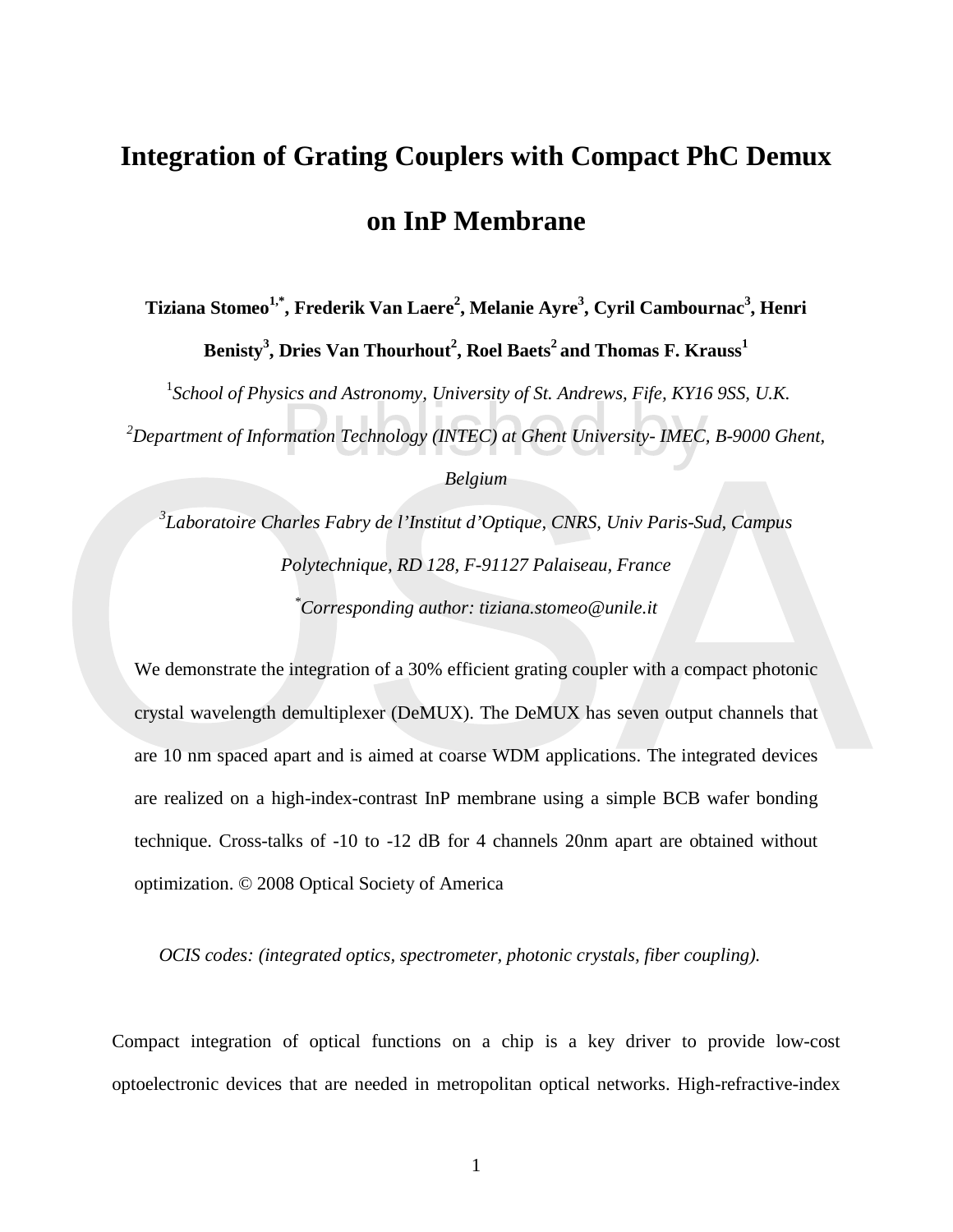Phosphide (InP) compounds, which have been a workhorse for implementing photonic devices<br>with various active functions such as photodetection, tunability and carrier injection for gain and<br>lasing. Since such an integratio i), placing high demands on both. Another solution is<br>ounds, which have been a workhorse for implementing contrast materials and planar photonic crystal (PhC) technology enable the large-scale integration of optical functions, since waveguides, bends and core integrated elements can be very compact. Many recent examples of exploiting a large refractive index contrast are provided by silicon-on-insulator (SOI) structures [1-3] and III-V materials in membrane configuration [4]. Regarding the SOI platform, it is very well suited for performing passive functionality, but it is still rather elusive to achieve active functionality on Silicon, due to its indirect bandgap. An emerging solution is to heterogeneously integrate III–V material (active functions) and SOI (passive functions) [5], placing high demands on both. Another solution is to use Indium Phosphide (InP) compounds, which have been a workhorse for implementing photonic devices with various active functions such as photodetection, tunability and carrier injection for gain and lasing. Since such an integration is especially relevant to frequency-selective devices, we use this approach, rather than silicon, as the platform for our investigation. Namely, we use a simple BCB wafer bonding technique [6] to realize InP membrane type devices. Using this approach, we present the integration of an efficient grating coupler with a very compact PhC wavelength demultiplexer that operates in the 1500-1560 nm wavelength range.

The one-dimensional (1-D) grating coupler ( $12x12 \mu m^2$ ) implemented here on top of a gold mirror can achieve a coupling efficiency from standard single-mode fiber to membranebased waveguides of around 56% [7,8] with relaxed alignment tolerances and relatively large bandwidth. The DeMUX is a membrane version of the device already described in [9-12] for conventional InP heterostructures. It exploits energy transfer caused by intermodal coupling at mini-stopbands (MSB) [13,14] of a multimode PhC waveguide. When polychromatic light impinges along the axis of such a waveguide, it essentially feeds the transverse fundamental mode at all frequencies. But, as it experiences propagation along the periodic PhC waveguide,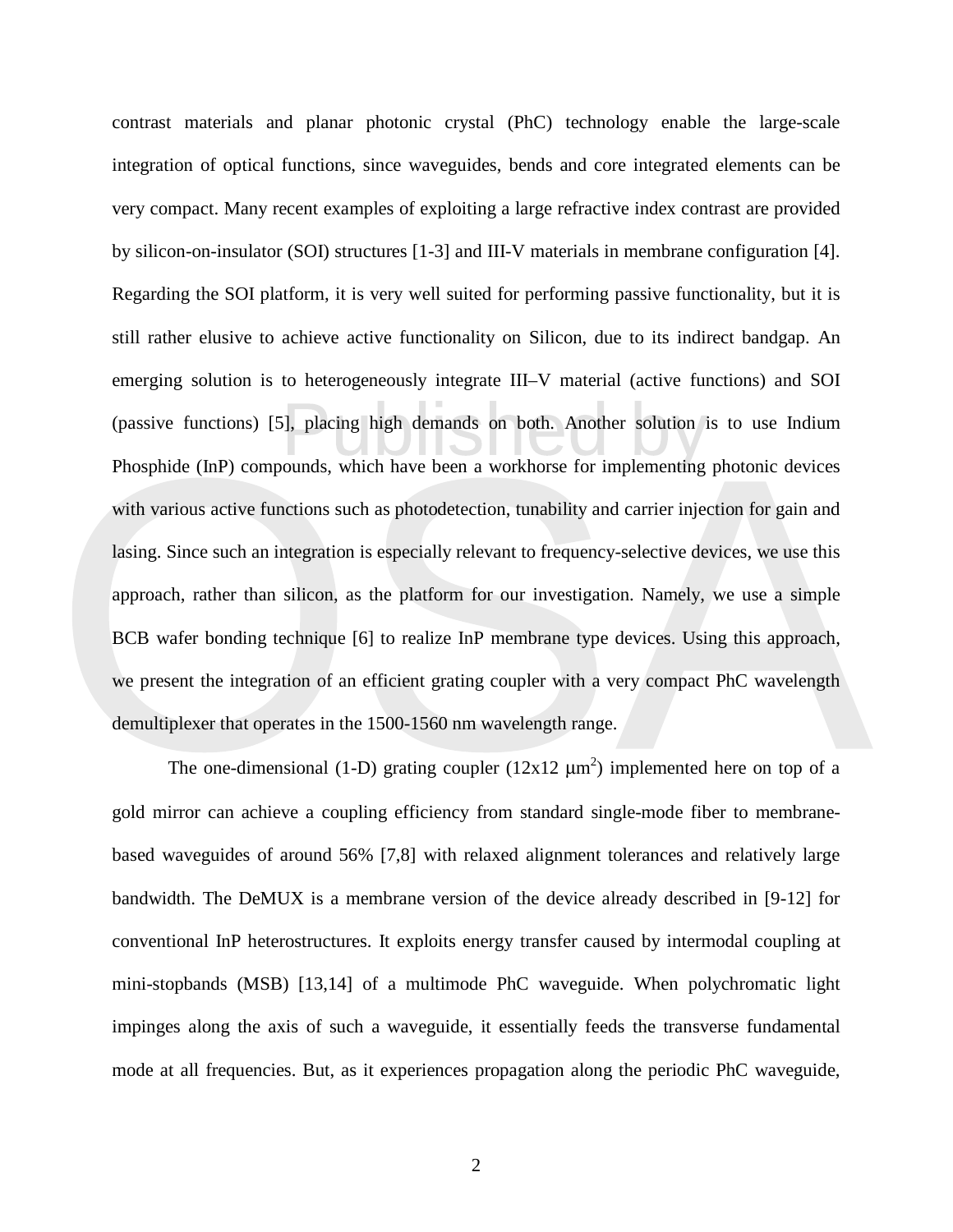this fundamental mode is coupled to a higher-order mode only for the frequency range within the MSB. The generated signal, *i. e.* the WDM signal of interest, is then efficiently and directionally extracted by thinning one of the PhC walls to a few rows. The wavelength selectivity is introduced by varying the central frequency of the MSB, which, in practice, relies on tuning (stepwise or continuously) the PhC waveguide width along the guide.

order to extract the higher-order mode. For each channel<br>ufficient for good extraction, which results in a com-A typical layout is shown in Fig. 1 a. The PhC waveguide is defined by removing five rows of holes ("W5") along the ΓK direction, with the PhC cladding on one side thinned down to two rows of holes in order to extract the higher-order mode. For each channel, a section of  $\sim$ 30 µm in length is sufficient for good extraction, which results in a compact device, that successfully compares to e.g. the approaches of refs [15-17]. The PhC period is 540 nm and the filling factor 41%.

30  $\mu$ m in length is sufficient for good extraction, which results in a compact device, that<br>successfully compares to e.g. the approaches of refs [15-17]. The PhC period is 540 nm and the<br>filling factor 41%.<br>Experimental Experimentally, we used a heterostructure consisting (from top to bottom) of 300 nm InPmembrane layer, 400 nm InGaAsP etch-stop layer, 300 nm InP etch-stop layer and 400 nm InGaAsP etch-stop layer on an InP substrate. All the etch-stop layers are sacrificial and are removed in the membraning/benzocyclobutene (BCB) bonding process. We used a heterostructure with multiple etch-stop layers, although simpler designs are possible. The essential part of the heterostructure is the 300 nm InP guide layer followed by a 400-600nm (in our case: 522 nm) thick InGaAs etch-stop layer. A noteworthy challenge is that the 1-D grating coupler requires shallow etching (~90 nm deep) whereas the wavelength-selective DeMUX has to be deeply etched (~300 nm completely through the membrane layer). In order to avoid alignment errors, both the coupler and the DeMUX are written in a single step using a Raith Elphy e-beam lithography tool. After e-beam writing in ZEP520-A positive resist and pattern transfer into the  $SiO<sub>2</sub>$  hard mask using reactive ion etching (RIE) with fluorine chemistry, a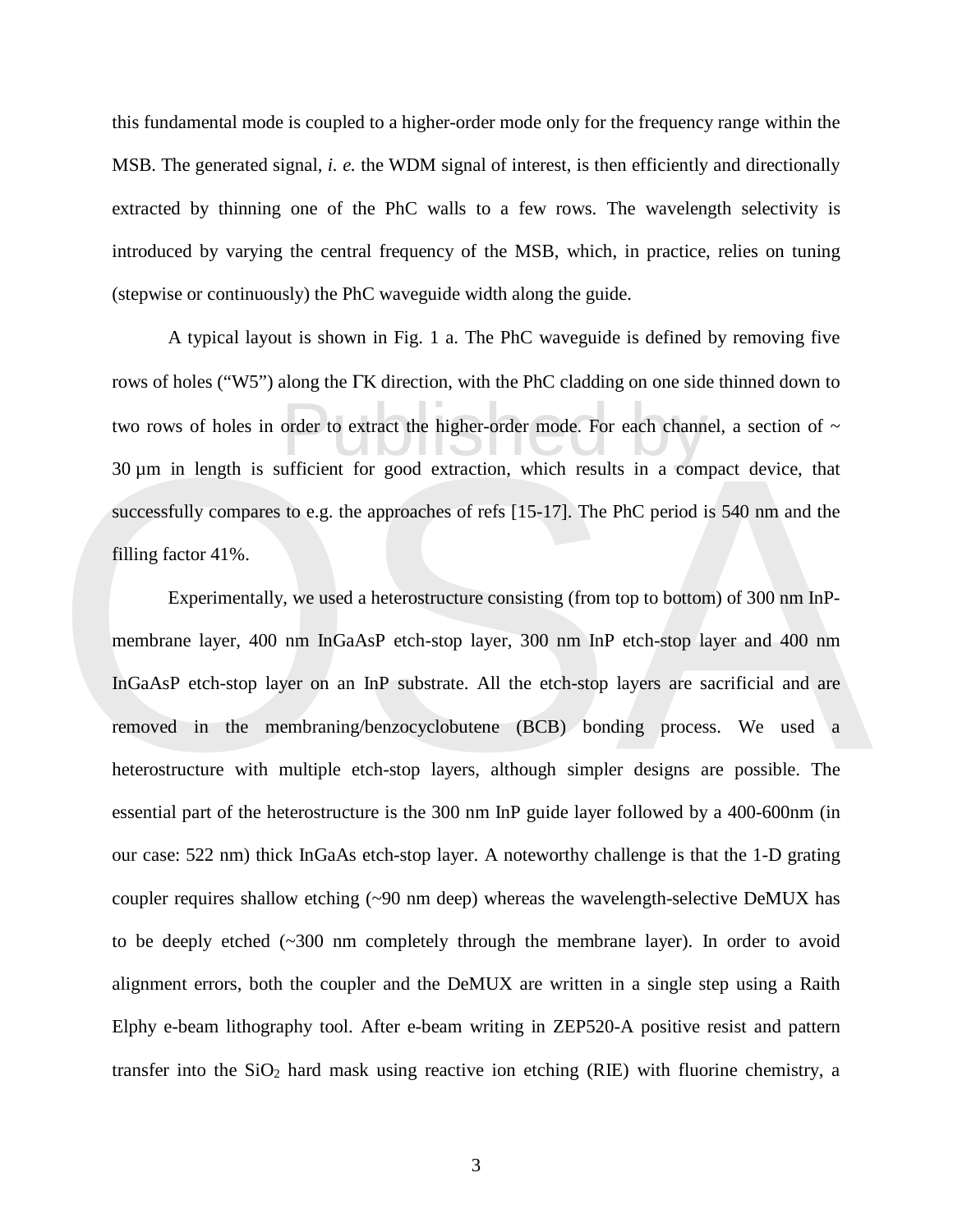BCB-buffer layer is spin-coated onto the InP die and gold is deposited opposite the grating<br>couplers. The die is then bonded onto a GaAs host substrate (with an other BCB layer), aligning<br>the cleaving planes of both substr achieved after the pattern transferred to the InP layer. In<br>pin-coated onto the InP die and gold is deposited opp window is opened by optical lithography in order to etch the DeMUX first completely through the InP membrane (300 nm). During the first InP etch, the grating coupler and the waveguide are covered with photoresist. The photoresist is then removed and the whole pattern is etched further to a depth of 90 nm. This means that the DeMux is etched slightly into the first InGaAsP etchstop layer. Since this layer will be removed later, however this is of no consequence. SEM pictures of the sample prior to bonding are shown in Fig. 2. High quality grating coupler (period of 660 nm and duty-cycle of 50%) and PhC DeMUX (hole diameter of 362 nm) with well controlled sizes were achieved after the pattern transferred to the InP layer. In the next step, a BCB-buffer layer is spin-coated onto the InP die and gold is deposited opposite the grating couplers. The die is then bonded onto a GaAs host substrate (with an other BCB layer), aligning the cleaving planes of both substrates [6]. We chose GaAs as host substrate in the BCB bonding process to facilitate facet cleaving, although other substrates such as SOI or Silicon are equally suitable. After curing of the BCB, the InP substrate is removed using lapping and wet etching. Finally, all three etch-stop layers are wet etched, the BCB is removed from the holes by inductively coupled plasma (ICP) etching in order to obtain air holes and an output facet is cleaved (see optical image in Fig. 1.b).

In order to test the integrated device, a single-mode input fiber connected to a tunable laser is positioned at 10 degrees off the vertical axis above the grating in order to avoid reflections [7]. The 1-D grating couples the light into the membrane waveguide from where it feeds into the PhC demultiplexer. The optical signal in the 7 channels, ranging from 1500 nm to 1560 nm, is collected at the output facet using a microscope objective lens and measured with a detector. One channel is measured at time, while scanning the laser frequency. The demultiplexing operation of the PhC device can be clearly seen in Fig. 3.b. The Q-factor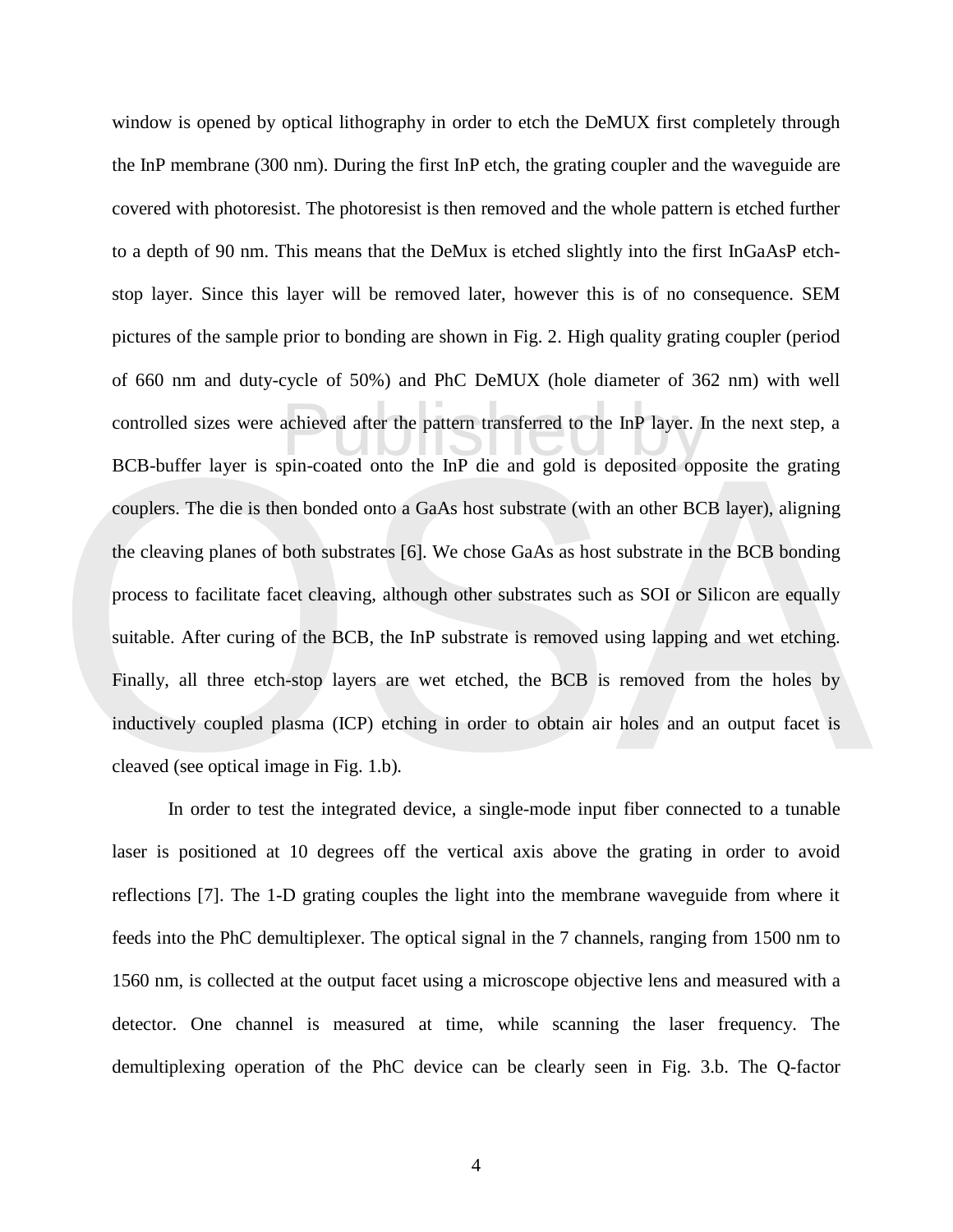responding coupled-mode modeling [12], which reproduction<br>Plated to the succession of shifted MSBs, for examp obtained for the extracted signals as well as the uniform channel spacing of 10 nm are close to those designed. The output signals are normalized to the input grating coupler spectrum determined from a fibre-to-fibre reference measurement on the same sample (see Fig. 3. a). The cross-talk of the device is -8 to -12 dB for channels spaced by 20 nm. Between adjacent channels (10 nm spacing) it raises up to -4 dB instead of the theoretically predicted value of -7.5 dB. Improvement should result from engineering the transfer function of the MSB, *e.g.* through finetuning the size and number of holes of the PhC cladding through which the signal is extracted. Fig. 3.c shows the corresponding coupled-mode modeling [12], which reproduces very well all the spectral details related to the succession of shifted MSBs, for example the kinks and shoulders of the rightmost channel spectrum. The basis towards further optimization is thus clearly given, and hinges on modestly reducing losses and optimizing the section lengths for each channel.

the spectral details related to the succession of shifted MSBs, for example the kinks and<br>shoulders of the rightmost channel spectrum. The basis towards further optimization is thus<br>clearly given, and hinges on modestly re In conclusion, we have demonstrated the integration of two very distinct passive structures on a bonded InP membrane. We combined a shallow-etched 1-D grating coupler with a deeply etched PhC demultiplexer for operation at 1500-1560 nm wavelength window. We achieved a good separation of 7 optical channels with a spectral resolution of 10 nm and -4 dB cross-talk, or 4 channels suitable for coarse WDM at 20 nm spacing with a cross-talk of -10/-12 dB. The typical -10/-12 dB cross-talk for the CWDM 20 nm spacing (every other channel here) can be further improved, all the more because the coupled-mode theory underlying the demultiplexing operation seems fully validated for this first implementation on a membrane. We thus demonstrate a remarkable combination of a nanophotonic strong-index contrast technology and of a design exploiting modes at such a mesoscopic scale, that applicability of a revisited coupled mode approach is granted. This extension of tools that have proven so benefitial to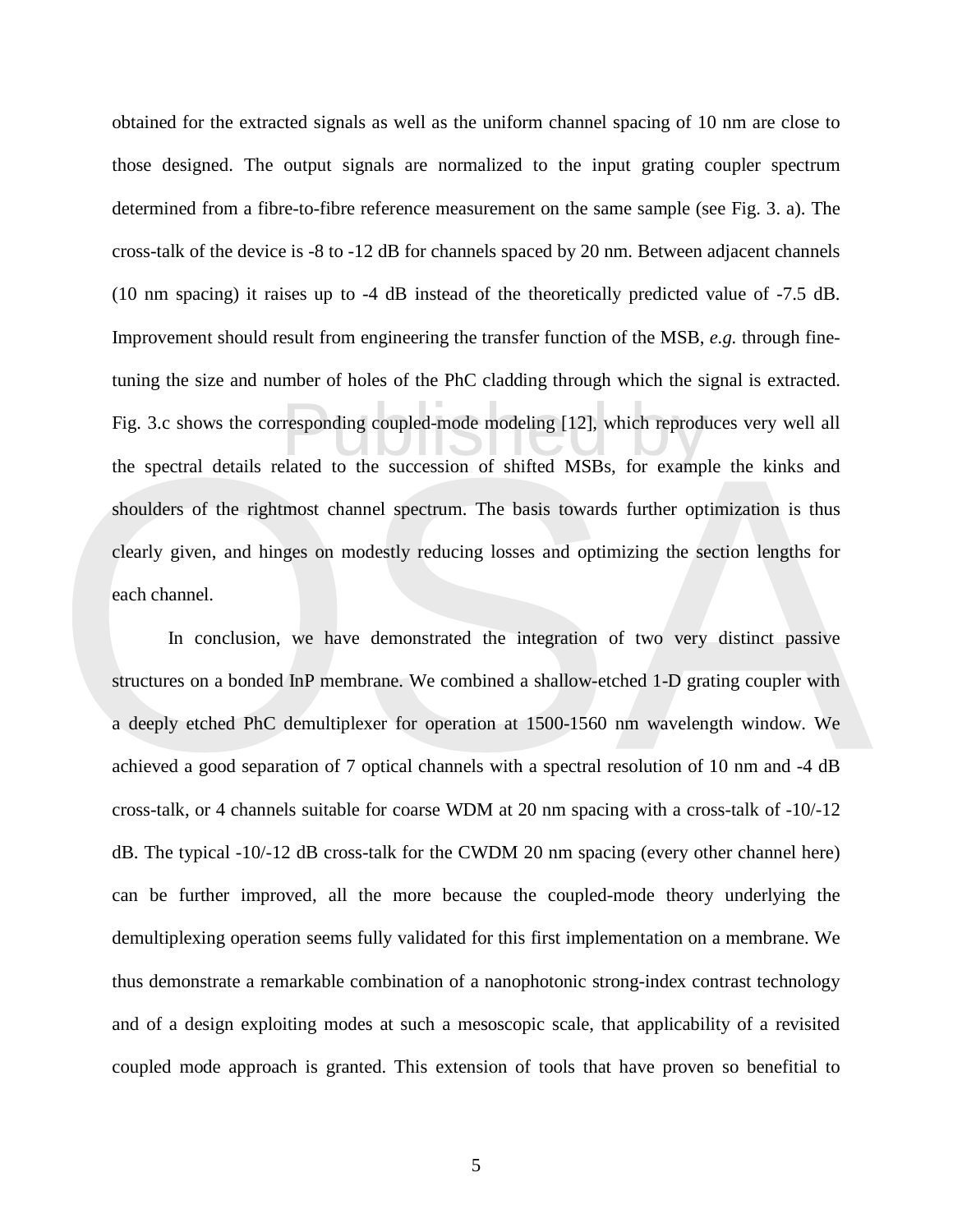traditional integrated optics in the past and today, in one of the most compact embodiments for demultiplexing [16-18], clearly fosters the perspectives of nanophotonic approaches towards devices of the real-world. Along this line, further extension of this work to include detectors and emitters is readily possible, given the InP based material used in our experiments.

This work is carried out within the framework of the European project FUNFOX under grant IST-004582.

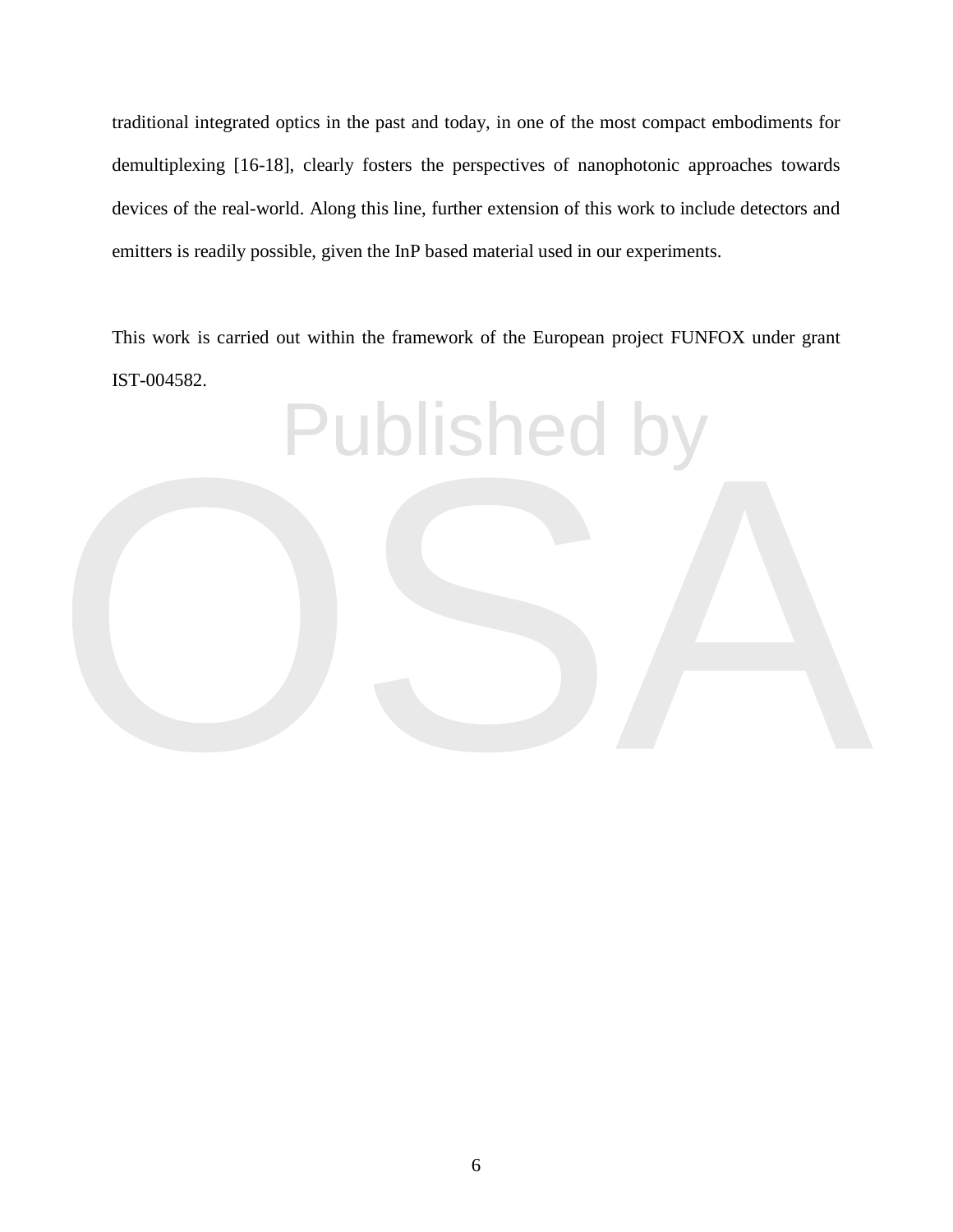## References

- 1. M. Loncar, T. Doll, J. Vuckovic and A. Scherer, "Design and fabrication of silicon photonic crystal optical waveguide", IEEE J. Lightwave Technol**. 18**, 10, 1402-1411 (2000).
- 2. I. Marki, M. Salt, H. P. Herzig, R. Stanley, L. El Melhaoui, P. Lyan and J. M. Fedeli, "Optically tunable microcavity in a planar photonic crystal silicon waveguide buried in oxide," Opt. Lett. **31,** 4, 513-515 (2006).
- Asano, B.S. Song and S. Noda, "Fine-tuned high-Q 3. Y. Akahane, T. Asano, B.S. Song and S. Noda, "Fine-tuned high-Q photonic-crystal nanocavity", Opt. Express, **13**, 4, 1202-1214 (2005).
- 4. A. Xing, M. Davanco, D. J. Blumenthal, E. L. Hu, "Fabrication of InP based 2D photonic crystal membrane", J. Vac. Sci. Techn. B, **22**, 1, 70-73 (2004).
- nanocavity", Opt. Express, 13, 4, 1202-1214 (2005).<br>
4. A. Xing, M. Davanco, D. J. Blumenthal, E. L. Hu, "Fabrication of InP based 2D photonic<br>
crystal membrane", J. Vac. Sci. Techn. B, 22, 1, 70-73 (2004).<br>
5. H. T. Hatto 5. H. T. Hattori, C. Seassal, E. Touraille, P. Rojo-Rmeo, X. Letartre, G. Hollinger, P. Viktorovitch, L. Di Cioccio, M. Zussy, L. El Melhaoui, and J. M. Fedeli, "Heterogeneous integration of microdisk lasers on silicon strip waveguides for optical interconnects", IEEE Photon. Technol. Lett., **18**, 1, 223–225 (2006).
	- 6. G. Roelkens, J. Brouckaert, D. Van Thourhout, R. Baets, R. Notzel and M. Smit, "Adhesive bonding of InP/InGaAsP dies to processed silicon-on-insulator wafers using DVS-bis-benzocyclobutene", J. Electrochem. Soc. **153**, G1015-G1019 (2006).
	- 7. D. Taillaert, F. Van Laere, M. Ayre, W. Bogaerts, D. Van Thourhout, P. Bienstman, R. Baets, "Grating couplers for coupling between optical fibers and nanophotonic waveguides", Jpn. J. Appl. Phys. **45**, 6071-6077 (2006).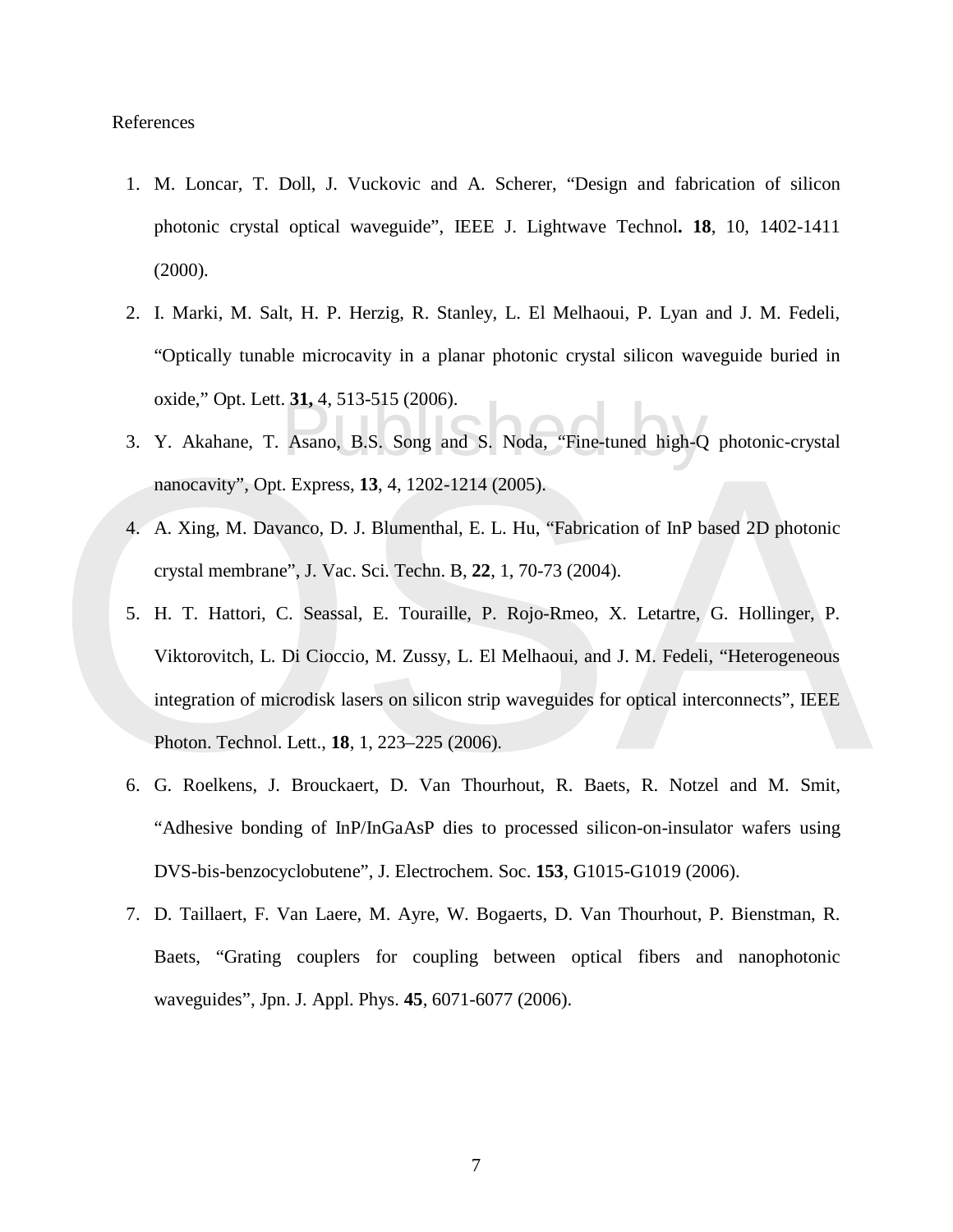- 8. F. Van Laere, G. Roelkens, M. Ayre, J. Schrauwen, D. Taillert, D. Van Thourhout, T. F. Krauss, R. Baets, "Compact and highly efficient grating couplers between optical fiber and nanophotonic waveguides", IEEE J. Lightwave Technol. **25**, 151-156 (2007).
- 9. E. Viasnoff-Schwoob, C. Weisbuch, H. Benisty, C. Cuisin, E. Derouin, O. Drisse, G. H. Guan, L. Legouezigou, O. Legouezigou, F. Pommereau, S. Golka, H. Heidrich, H. J. Hensel and K. Janiak, "Compact wavelength monitoring by lateral outcoupling in wedged photonic crystal multimode waveguides", Appl. Phys. Lett. **86**, 101107-1-3 (2005).
- Benisty, O. Khayam, G. H. Duan, H. Heidrich and K.<br>of compact demultiplexer monitor based on photonic cr 10. L. Martinelli, H. Benisty, O. Khayam, G. H. Duan, H. Heidrich and K. Janiak, "Analysis and optimization of compact demultiplexer monitor based on photonic crystal waveguide", IEEE J. Lightwave Technol. **25**, 2385-2394 (2007).
- and optimization of compact demultiplexer monitor based on photonic crystal waveguide",<br>
IEEE J. Lightwave Technol. 25, 2385-2394 (2007).<br>
11. L. Martinelli, H. Benisty, O. Drisse, E. Derouin, F. Pommereau, O. Legouezigou 11. L. Martinelli, H. Benisty, O. Drisse, E. Derouin, F. Pommereau, O. Legouezigou and G. H. Duan, "Impact of lithographic grid irregularity assesser on photonic crystal device selectivity", IEEE Photon. Technol. Lett. **19**, 282-284 (2007).
	- 12. M. Ayre, C. Cambournac, H. Benisty, O. Khayam, H. Benisty, T. Stomeo and T. F. Krauss, "Photonic crystal waveguides for coarse-selectivity devices", Photon. Nanostruct.: Fundam. Applic., doi:10.1016/j.photonics.2007.09.004 (2007).
	- 13. S. Olivier, H. Benisty, C. Weisbuch, C. J. Smith, T. F. Krauss and R. Houdré, "Coupledmode theory and propagation losses in photonic crystal waveguides", Opt. Express **11**, 13, 1490-1496 (2003).
	- 14. S. Olivier, M. Rattier, H. Benisty, C. J. M. Smith, R. M. De La Rue, T. F. Krauss, U. Oesterle, R. Houdré, and C. Weisbuch, "Mini stop-bands of a one-dimensional system: The channel waveguide in a two-dimensional photonic crystal", Phys. Rev. B **63**, 11, 113311-1- 6 (2001).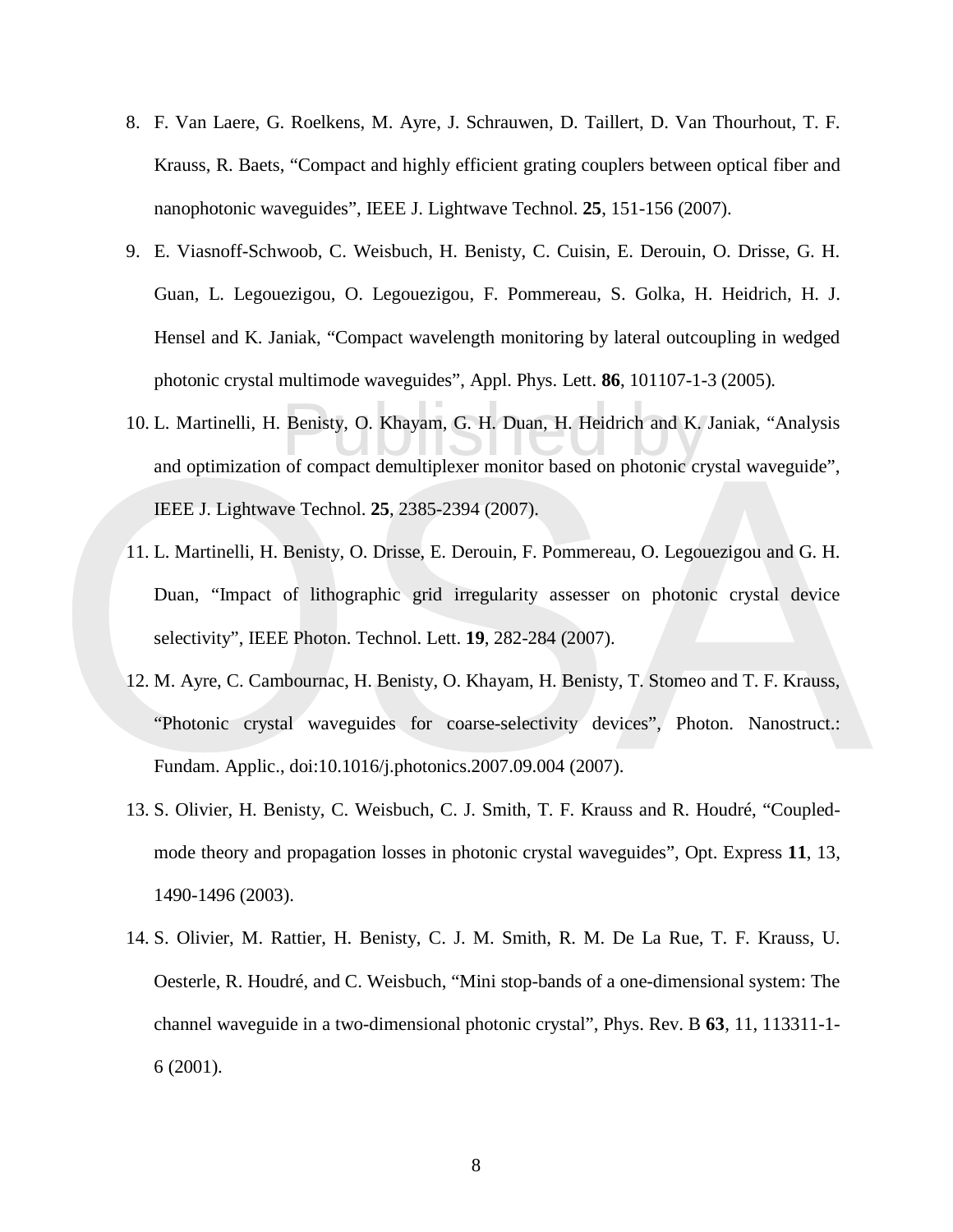- 15. T. Niemi, L. H. Frandsen, K. K. Hede, A. Harpoth, P. I. Borel, and M. Kristensen, "Wavelength -division demultiplexing using photonic crystal waveguides," IEEE Phot. Technol. Lett., **18**, 226-228 (2006).
- 16. Y. Akahane, T. Asano, H. Takano, B.-S. Song, Y. Takana, and S. Noda,"Two-dimensional photonic-crystal-slab channel-drop filter with flat-top response," Opt. Express, **13**, 2512- 2530 (2005).
- plexer Fabricated on a Nanophotonic Silicon-on-Insulator<br>hnol., 25, 1269-1275 (2007). 17. J. Brouckaert, W. Bogaerts, P. Dumon, D. Van Thourhout, and R. Baets, "Planar Concave Grating Demultiplexer Fabricated on a Nanophotonic Silicon-on-Insulator Platform," IEEE J. Lightwave Technol., **25,** 1269-1275 (2007).
- J. Lightwave Technol., 25, 1269-1275 (2007).<br>
18. W. Lijun, M. Mazilu, T. Karle, T.F. Krauss, " Superprism phenomena in planar photonic<br>
crystals", IEEE J. Quantum Electronics, 38, 915-918 (2002). 18. W. Lijun, M. Mazilu, T. Karle, T.F. Krauss, " Superprism phenomena in planar photonic crystals", IEEE J. Quantum Electronics, **38**, 915-918 (2002).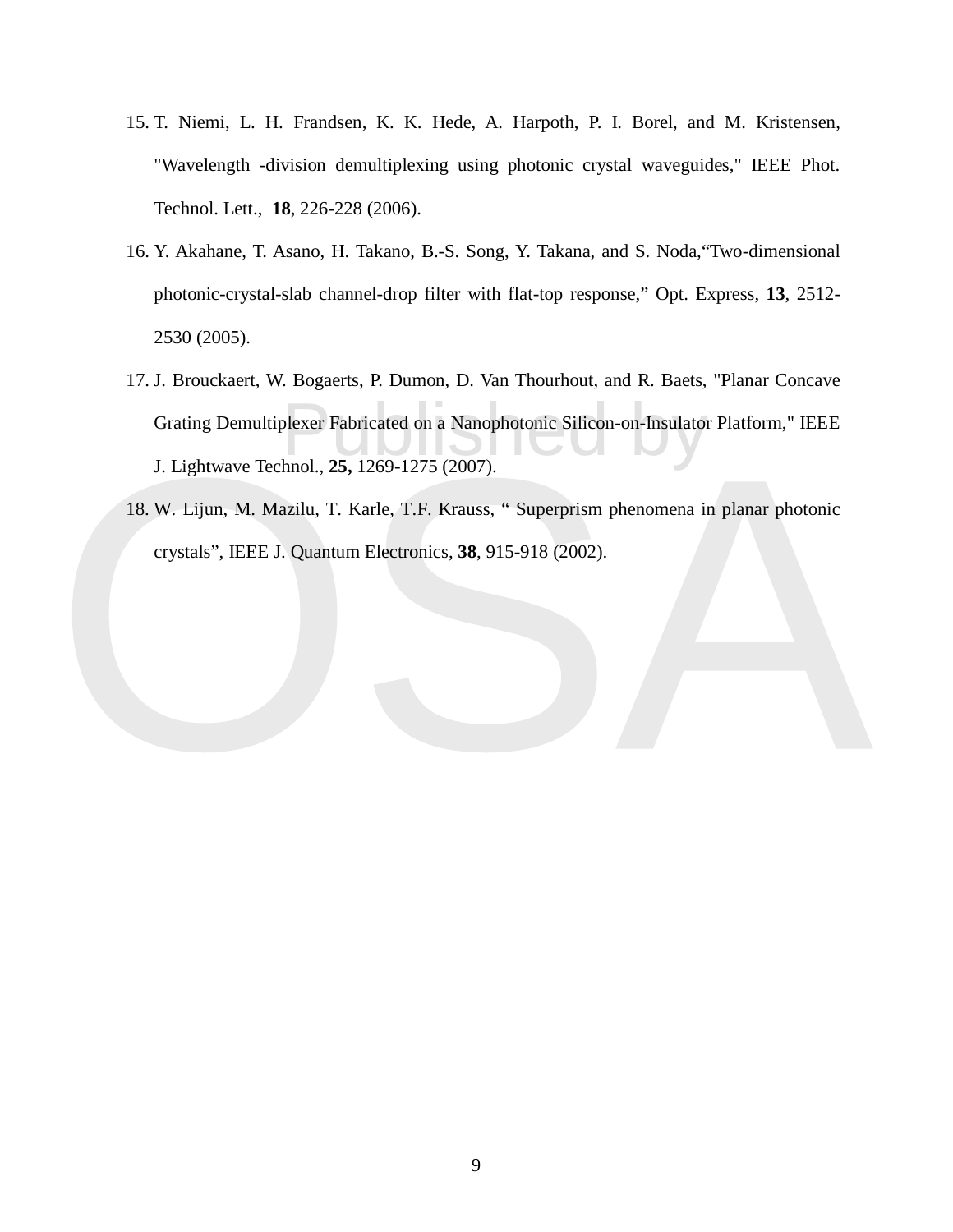Figure captions

Fig.1. (a) Layout of the PhC demultiplexer with 7 output channels. (b) Overall test circuit comprising shallow-etched grating and PhC demultiplexer, flip-chipped and BCB-bonded to a host substrate.

h PhC DeMUX. (b) Input grating coupler (shallow etch).<br>
Single-channel view. (e) PhC holes (deep etch). **Fig. 2.** SEM pictures of the devices prior to bonding. (a) Complete device layout: 1-D Grating Coupler integrated with PhC DeMUX. (b) Input grating coupler (shallow etch). (c) Entrance of the PhC waveguide. (d) Single-channel view. (e) PhC holes (deep etch).

the PhC waveguide. (d) Single-channel view. (e) PhC holes (deep etch).<br>
Fig. 3. (a) Grating coupler spectrum control. (b) Channel output normalized to the grating<br>
coupler spectrum. (c) Coupled-mode theory modeling renderi **Fig. 3.** (a) Grating coupler spectrum control. (b) Channel output normalized to the grating coupler spectrum. (c) Coupled-mode theory modeling rendering most spectral details.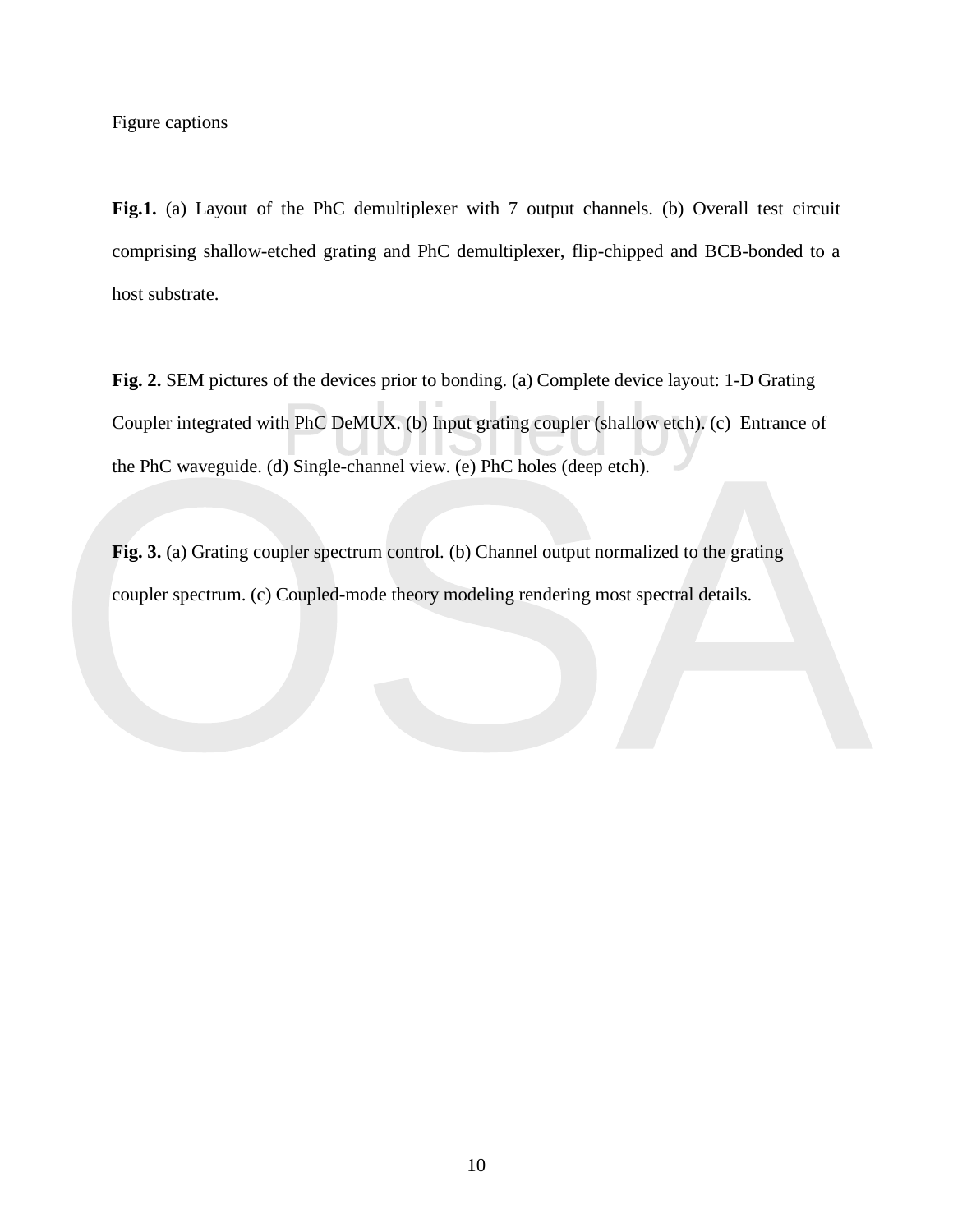## Figure 1

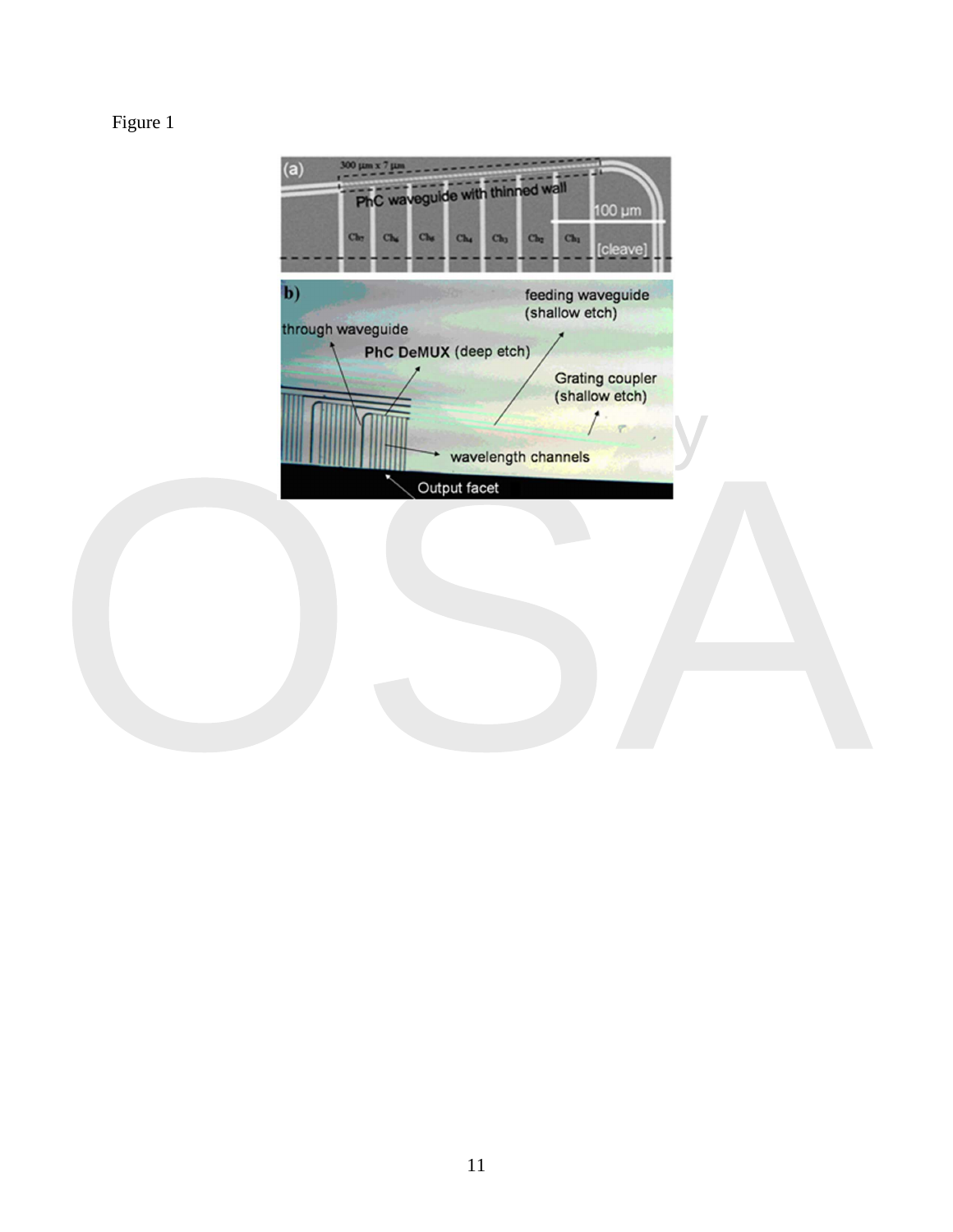| ٠ |  |
|---|--|
|---|--|